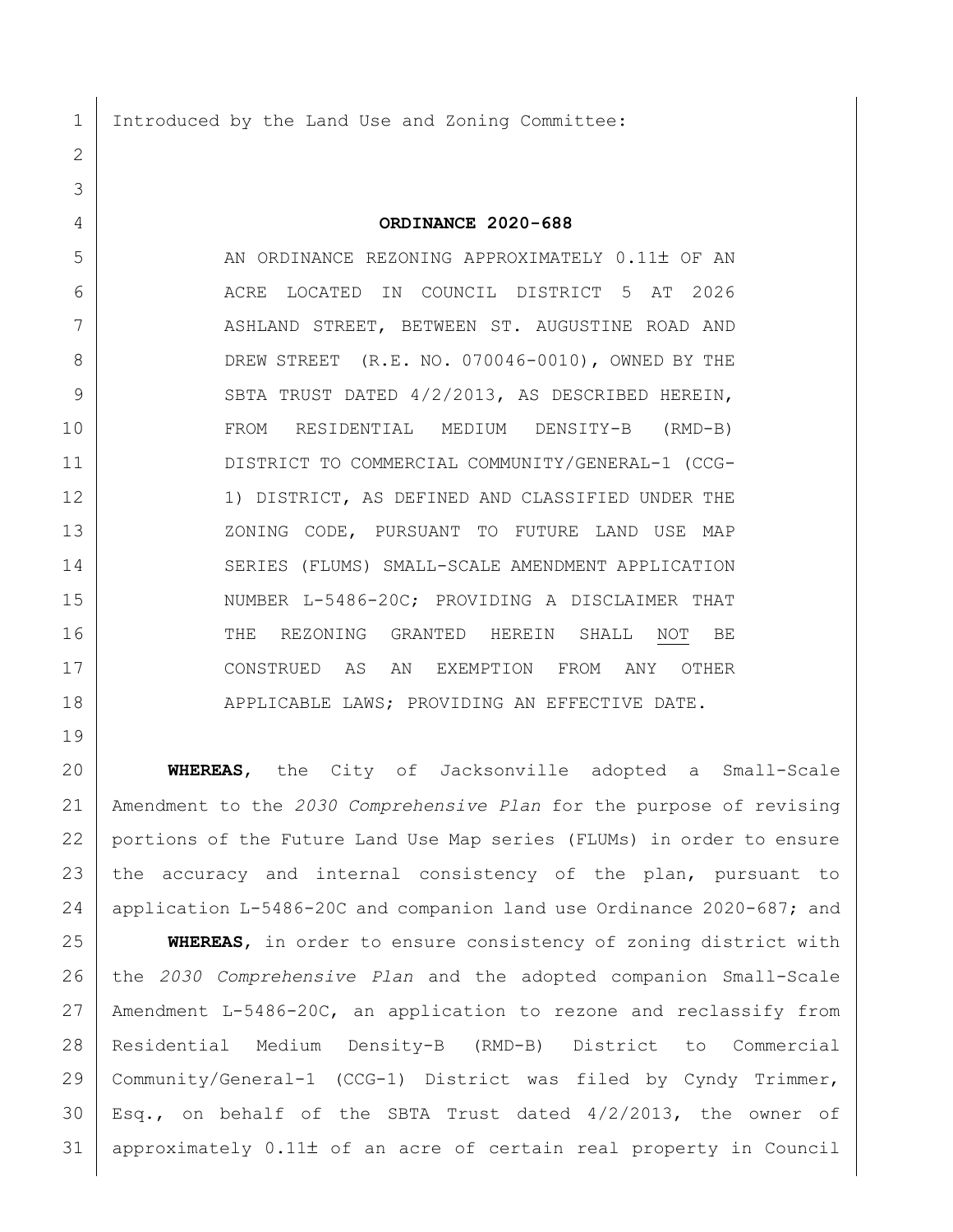1 District 5, as more particularly described in Section 1; and

 **WHEREAS**, the Planning and Development Department, in order to ensure consistency of this zoning district with the *2030 Comprehensive Plan*, has considered the rezoning and has rendered an advisory opinion; and

 **WHEREAS**, the Planning Commission has considered the application 7 and has rendered an advisory opinion; and

 **WHEREAS**, the Land Use and Zoning (LUZ) Committee, after due notice, held a public hearing and made its recommendation to the 10 Council; and

 **WHEREAS**, the City Council, after due notice, held a public 12 | hearing, and taking into consideration the above recommendations as well as all oral and written comments received during the public 14 | hearings, the Council finds that such rezoning is consistent with the *2030 Comprehensive Plan* adopted under the comprehensive planning 16 ordinance for future development of the City of Jacksonville; now, 17 therefore

**BE IT ORDAINED** by the Council of the City of Jacksonville:

 **Section 1. Subject Property Location and Description.** The 20 | approximately  $0.11\pm$  of an acre (R.E. No. 070046-0010) is located in Council District 5 at 2026 Ashland Street, between St. Augustine Road and Drew Street, as more particularly described in **Exhibit 1**, dated October 6, 2020, and graphically depicted in **Exhibit 2**, both of which 24 are **attached hereto** and incorporated herein by this reference (Subject 25 Property).

 **Section 2. Owner and Applicant Description.** The Subject 27 Property is owned by the SBTA Trust dated  $4/2/2013$ . The applicant is Cyndy Trimmer, Esq., One Independent Drive, Suite 1200, Jacksonville, Florida 32202; (904) 807-0185.

 **Section 3. Property Rezoned.** The Subject Property, pursuant to adopted companion Small-Scale Amendment Application L-

 $- 2 -$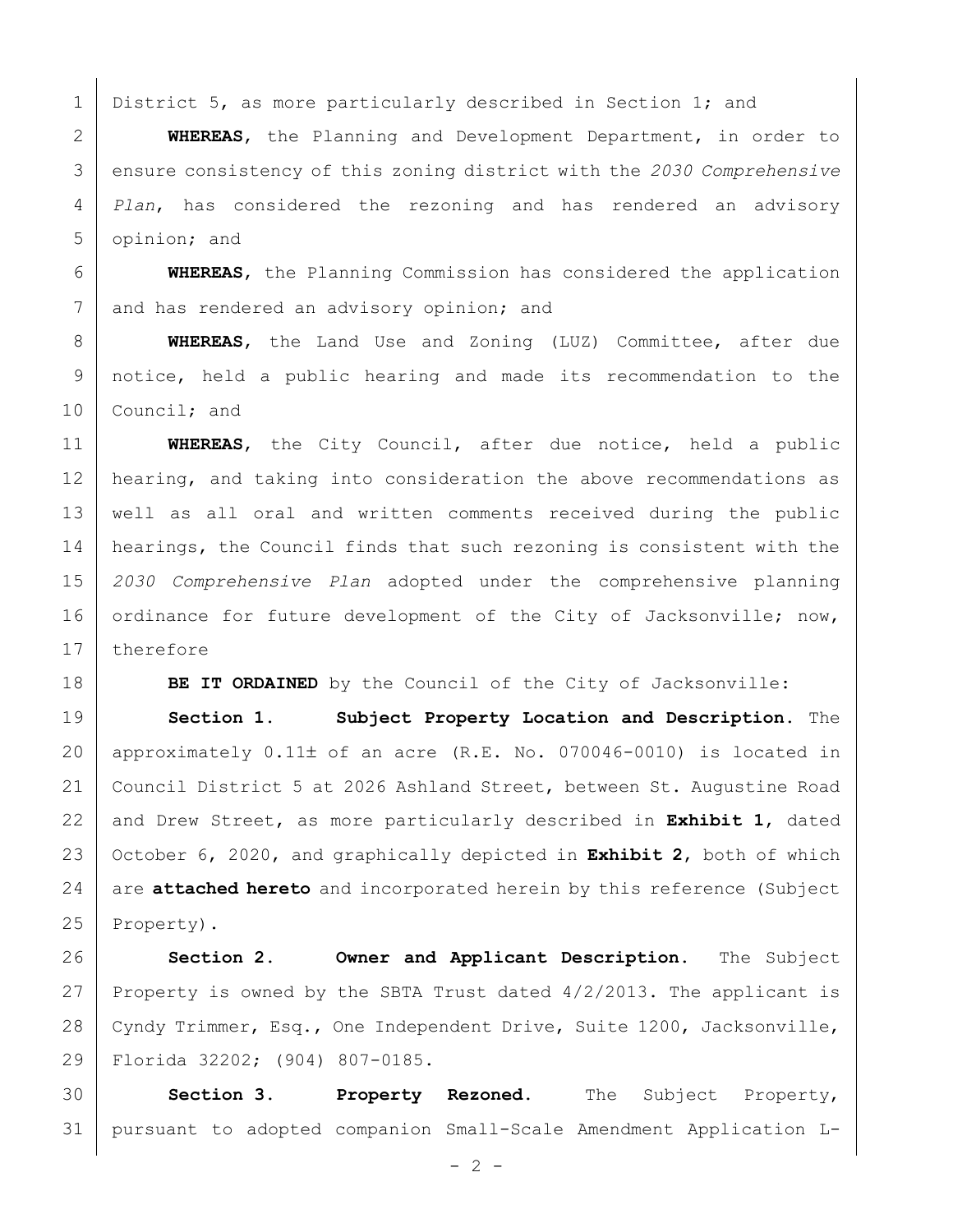1 | 5486-20C, is hereby rezoned and reclassified from Residential Medium Density-B (RMD-B) District to Commercial Community/General-1 (CCG-1) District.

 **Section 4. Contingency.** This rezoning shall not become effective until 31 days after adoption of the companion Small-Scale Amendment; and further provided that if the companion Small-Scale Amendment is challenged by the state land planning agency, this 8 | rezoning shall not become effective until the state land planning agency or the Administration Commission issues a final order determining the companion Small-Scale Amendment is in compliance with Chapter 163, *Florida Statutes.*

 **Section 5. Disclaimer.** The rezoning granted herein 13 | shall not be construed as an exemption from any other applicable 14 | local, state, or federal laws, regulations, requirements, permits or 15 | approvals. All other applicable local, state or federal permits or 16 approvals shall be obtained before commencement of the development 17 or use and issuance of this rezoning is based upon acknowledgement, 18 representation and confirmation made by the applicant(s), owner(s), developer(s) and/or any authorized agent(s) or designee(s) that the 20 subject business, development and/or use will be operated in strict compliance with all laws. Issuance of this rezoning does **not** approve, promote or condone any practice or act that is prohibited or 23 restricted by any federal, state or local laws.

 **Section 6. Effective Date.** The enactment of this Ordinance shall be deemed to constitute a quasi-judicial action of the City Council and shall become effective upon signature by the Council 27 President and the Council Secretary.

- 
- 
- 
-